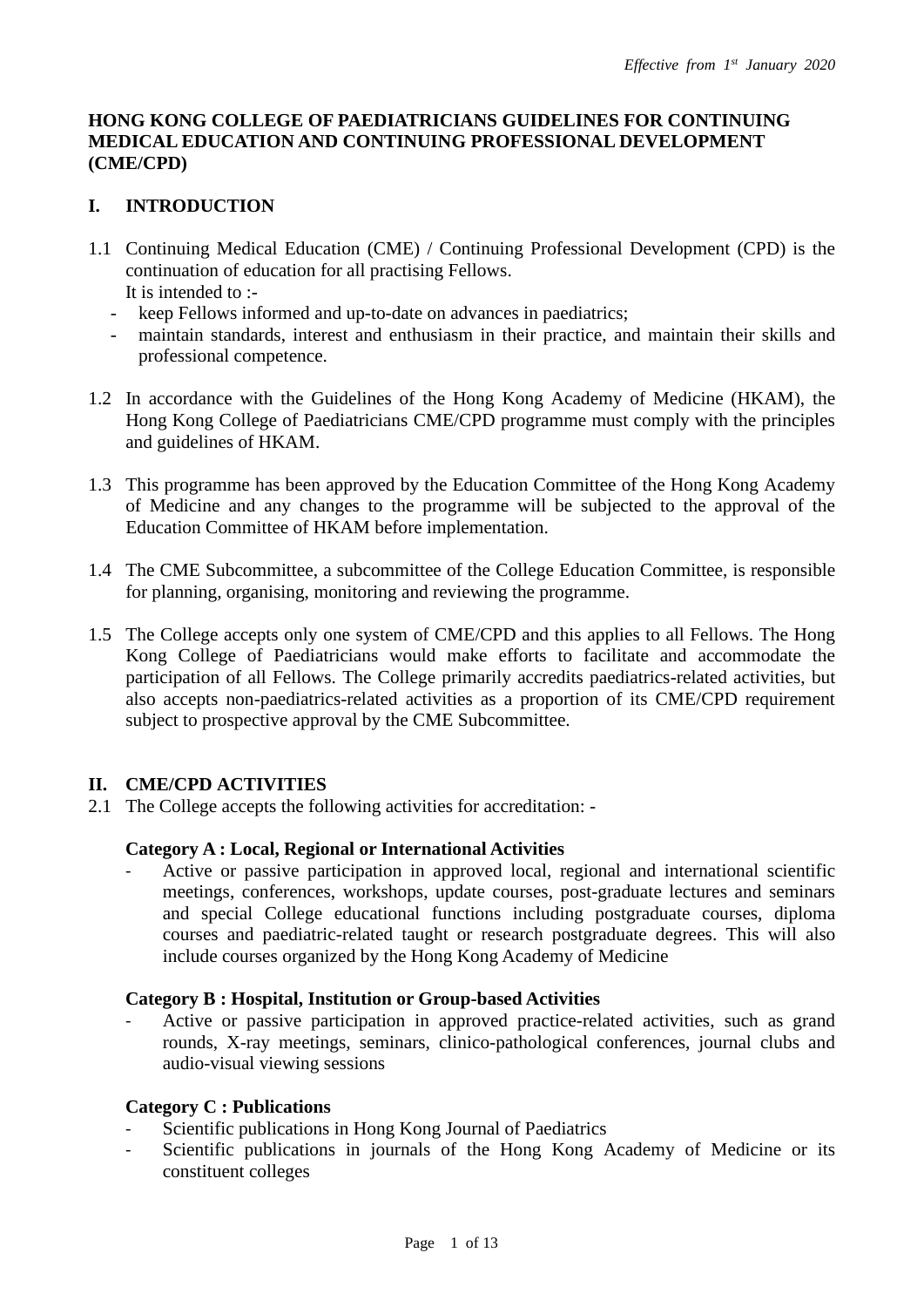- Scientific publications in indexed journals (Index Medicus)
- Publications of chapters and books
- Other publications subjected to prior approval by the CME Subcommittee.

#### **Category D : Self-study with Assessment**

- College approved self-study programmes
- Only accredited with prior approval from the College and with the necessary evidence that it has been carried out diligently

#### **Category E : Other CME/CPD activities**

- Miscellaneous CME/CPD activities not included in Categories A to D.
- 2.2 The College does not accept the following activities for CME/CPD accreditation :-
	- Non-clinical administrative activities
	- Service related ward rounds
	- Participation as examiner for undergraduate or postgraduate examination (except College organized or supported Specialist examination)

### **III. ACCREDITATION SYSTEM**

- 3.1 The basic unit of measurement of CME/CPD activities is *one point*, which is equivalent to one hour of audience participation in Formal College Approved Activities (FCAA). Our College will decide number of points to be awarded to activities that normally cannot be accredited on time basis, and to individual CME/CPD categories taking into consideration the nature of their specialties.
- 3.2 Details of point allocation:-

#### **Category A : Local, Regional and International Activities**

- A.1 Academic meetings organised by the Hong Kong College of Paediatricians (HKCPaed), The Hong Kong Paediatric Society, paediatric subspecialty societies, International Pediatric Association, Asian Pacific Pediatric Association, and meetings organised by international paediatric or paediatric subspecialties societies, medical institutions, Paediatric College approved study groups will be considered by the CME Subcommittee for accreditation. Such activities will be opened to all Fellows. Activities relevant to paediatrics will be accredited. The points allocated will be publicised together with the notice of meetings.
- A.2 Fellows who wish to attend meetings organised by the Hong Kong Academy of Medicine and its constituent colleges, professional societies/associations and overseas institutions need to apply for approval and submit a copy of the programme. Activities with relevance to paediatrics will be granted accreditation.
- A.3 With prior approval, Fellows may be accredited CME/CPD points for medically related Diploma, Master or PhD studies.
- A.4 Point allocation:-
	- One point per hour of activity as passive audience participation
	- A maximum of 6 points for one whole-day programme
	- A maximum of 3 points for a half-day programme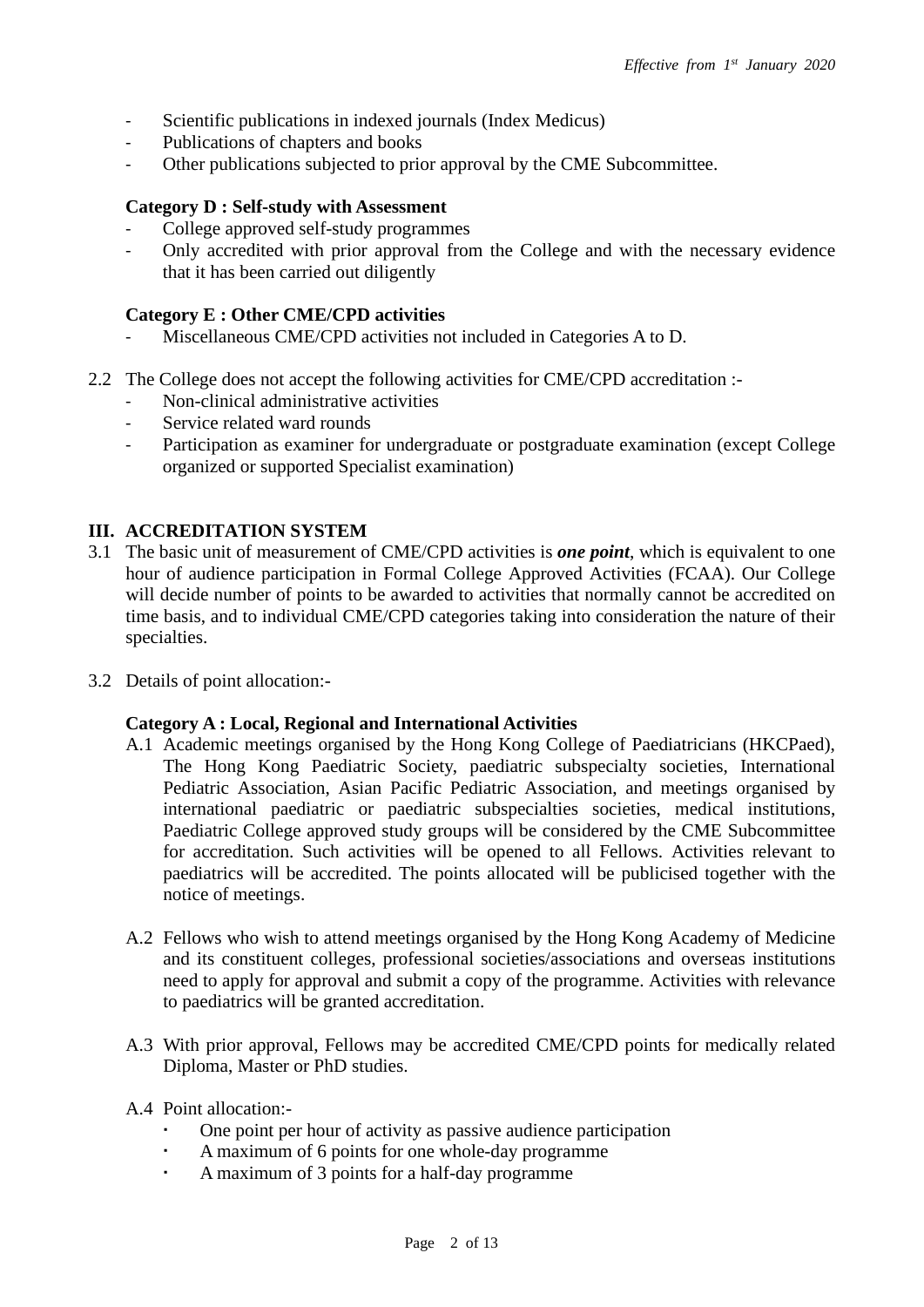- A maximum of 18 points for a meeting lasting for 3 or more days
- A maximum of 18 points for a course which may be held weekly or monthly spreading over a longer period of months or years, include diploma or postgraduate courses.
- A maximum of 18 points on the completion of paediatrics-related Master or PhD studies
- Extra points (in addition to passive audience) will be awarded to:- Oral presentations - 3 extra points per presentation ..........................*Active CME (1 extra point per presentation for subsequent authors)* Poster presentation - 2 extra points per presentation .........................*Active CME (1 extra point per poster for subsequent authors)* Chairman – 1 extra point per session ..................................................*Active CME*
- Pre- and post-lecture assessment (for doing questionnaires, exercises) are not accepted as gaining additional CME points.
- A.5 A minimum of 30 points in a 3-year-cycle will be required in Category A.
- A.6 In order to fully utilize the iCMECPD system of the HKAM, Fellows have to submit their claim of CME/CPD points gained in overseas Category A activities, to the College Secretariat as soon as the points are gained.

# **Category B : Hospital, Institution or Group-based Activities**

- B.1 Pre-approved regular practice-related academic activities in recognised training units will be accredited. Such activities will be opened to all Fellows.
- B.2 Pre-approved regular practice-related academic activities organised by Paediatric College approved Study Groups will be accredited. Please refer to Guidelines of Study Group. (Appendix 1)
- B.3 Practice-related academic activities held in overseas institutions can be accredited as Category B meetings, if 1) prior approval by the CME Subcommittee is obtained; and 2) it is verified that the institution is a recognised paediatric training unit locally; and 3) attendance is reported and declared by the Fellow (independent verification or certification by the institution may be required).
- B.4 Points allocation:-
	- Passive audience participation 1 point per hour of academic activity
	- A maximum of 6 points for one-day programme
	- A maximum of 3 points for a half-day programme
	- Extra points (in addition to passive participation) will be awarded to:- Chairperson :- 1 extra point (when synopsis submitted) ...................*Active CME* Oral presentation of not less than 30 minutes:- 1 extra point ............*Active CME* A maximum of 2 points per week (on average) for each institution
- B.5 The attendance record of Category B activities must be submitted monthly by accredited institutions or study group leaders.

# **Category C : Publications ---------------------------------------------------------------Active CME**

- C.1 No maximum CME points per annum in this Category
- C.2 Only publications within one year of their publication will be accepted.
- C.3 Points allocation for journals :-

| . Scientific publications in Hong Kong Journal of | $5/3/1$ points <sup>1</sup> |
|---------------------------------------------------|-----------------------------|
| Paediatrics                                       |                             |
| . Scientific publications in journals of the Hong | $5/3/1$ points <sup>1</sup> |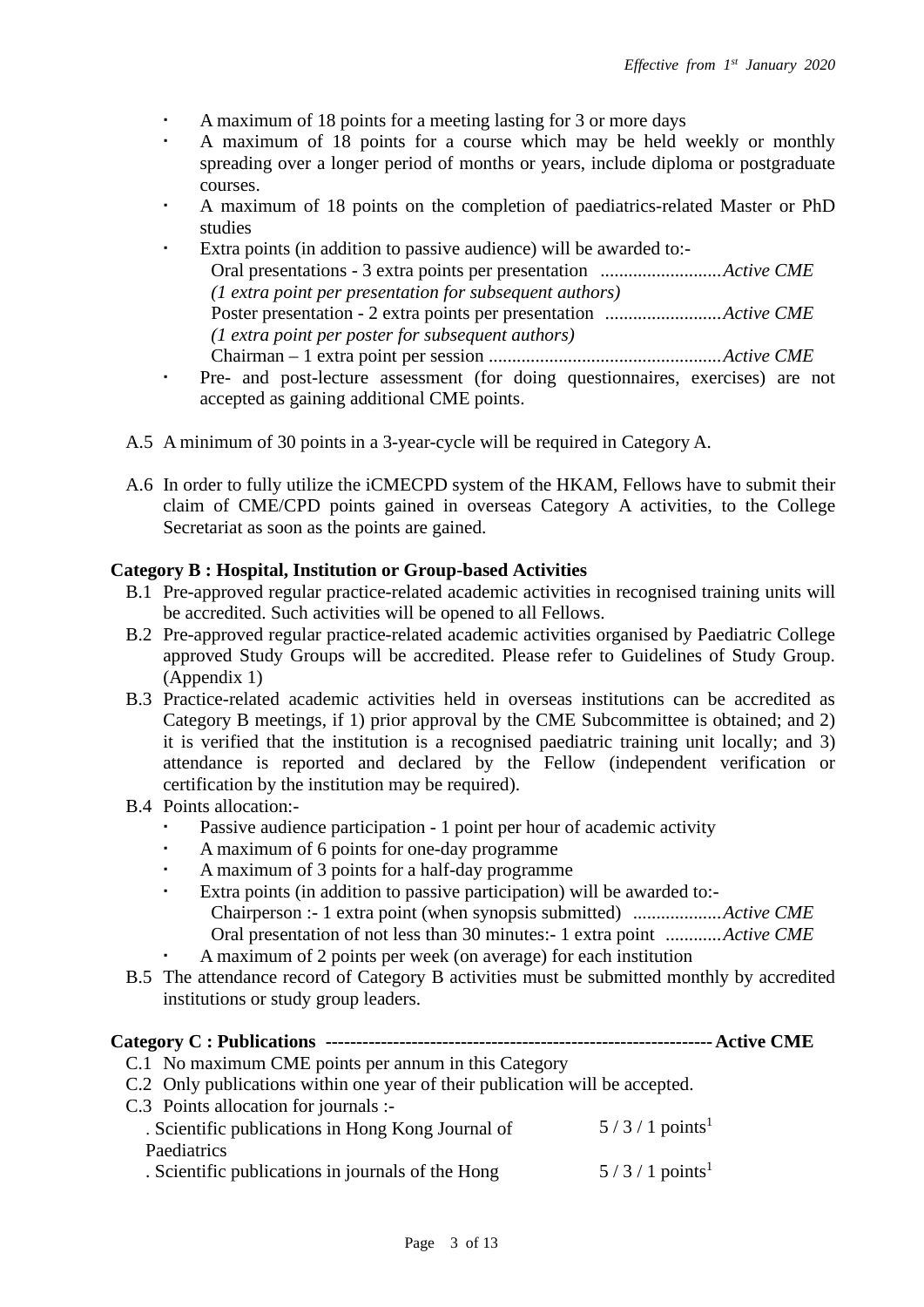To be assigned

Kong Academy of Medicine and of its constituent Colleges

- . Scientific publications in indexed refereed journals  $5/3/1$  points<sup>1</sup><br>Scientific publication in non-indexed journals  $3/1$  points<sup>2</sup>
- . Scientific publication in non-indexed journals
- . other Scientific publications, e.g. books or book chapters, higher degree thesis

 $(1 = 5$  points per publication for the first author; 3 points for  $2<sup>nd</sup>$  or corresponding author, 1 point for other authors.)

- $(2 = 3 \text{ points per publication for the first author, 1 point for other authors.)}$
- C.4 Abstracts of oral or poster presentations published in proceedings of scientific meetings or in supplements to journals are not awarded Category C points.
- C.5 Fellows are requested to submit their application for accreditation or claim of CME/CPD points to the CME Subcommittee as soon as an article, book chapter or thesis is published.

### **Category D : Self-study ------------------------------------------------------------------Active CME**

- D.1 No maximum CME points in this Category.
- D.2 The College may conduct its own self-study CME programme and award points as assigned.
- D.3 Fellows participating in other self-study programmes such as paediatric related CME exercise in Hong Kong Medical Journal, web-based programmes, need to obtain prior approval and will be accredited when completed diligently.
- D.4 Journal reading from a College-approved list is an acceptable form of self-study. (see list of journals approved for self-study in Appendix 2)
	- Only articles published in the past one year will be accepted.<br>One point will be awarded to each journal article studied when
	- One point will be awarded to each journal article studied when a written commentary of around 300 words is submitted.

### **Category E : Other CME/CPD activities**

- E.1 No maximum CME points per annum in this Category except where specified.
- E.2 Activities that contribute to the professional development of Fellows but are not accredited under Category A to D CME/CPD activities (conventional CME accredited activities that improve the knowledge of Fellows in paediatrics) are included.
- E.3 Prospective application for approval of Category E activities is required. Points will only be credited when evidence of completion is being submitted.

| E.4 | <b>Category E CME/CPD Activities</b> |                                                                                                            | <b>CME/CPD</b> points (pts)                                                                                                    |
|-----|--------------------------------------|------------------------------------------------------------------------------------------------------------|--------------------------------------------------------------------------------------------------------------------------------|
|     |                                      |                                                                                                            |                                                                                                                                |
|     | E.4.1                                | <b>Self-Study</b>                                                                                          | ----- Active CME                                                                                                               |
|     |                                      | Distance learning by accredited bodies eg. HKAM<br><b>CMECPD</b>                                           | 1 pt per approved session                                                                                                      |
|     |                                      |                                                                                                            |                                                                                                                                |
|     | E.4.2                                | <b>Active Participation</b>                                                                                | ----- Active CME                                                                                                               |
|     |                                      | poster presentation in medical<br>$Speakers$ /<br>conference other than those approved under<br>Category A | 3 extra pts for each oral<br>presentation for<br>the<br>speaker, (1 extra pt per<br>presentation<br>for<br>subsequent authors) |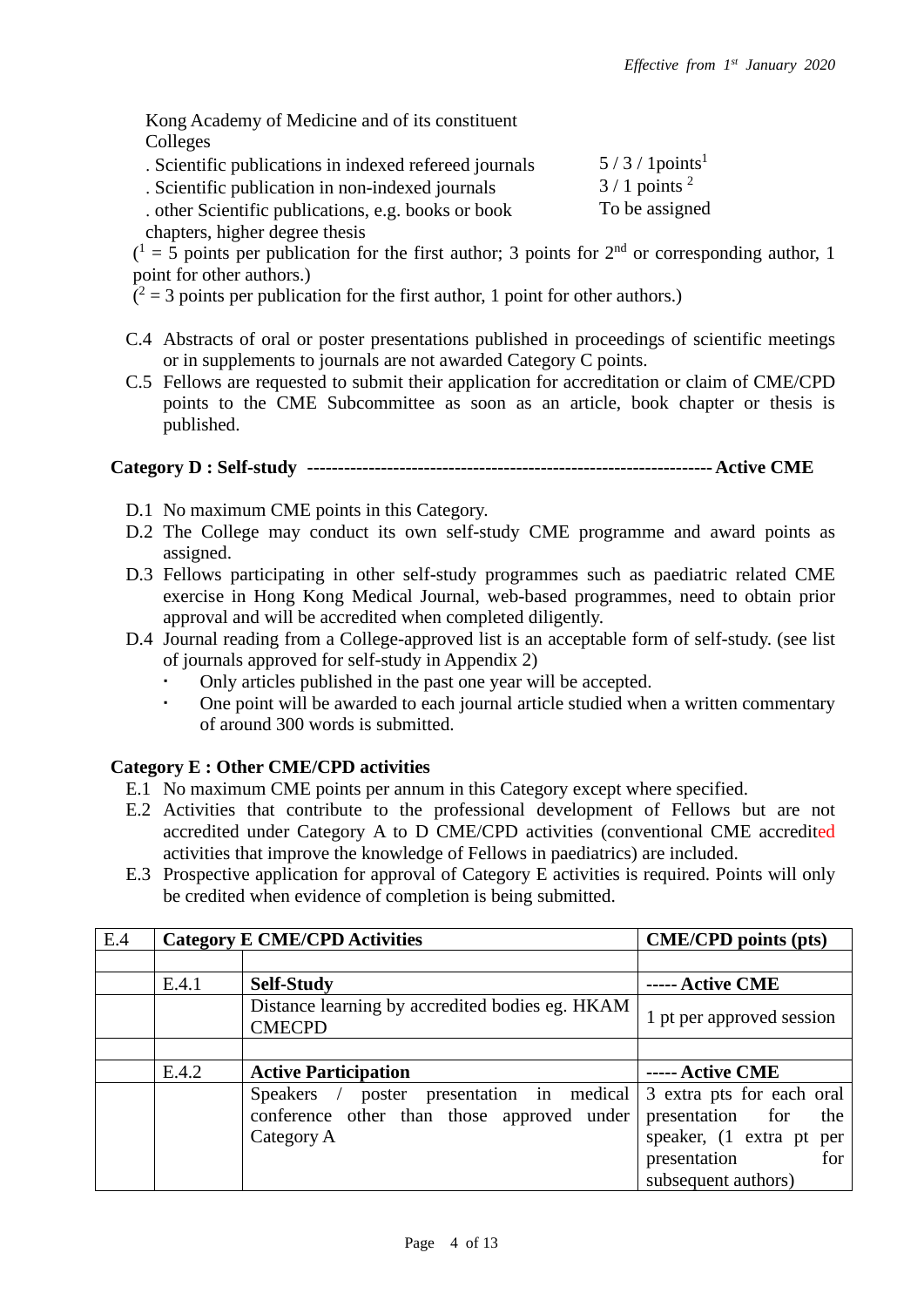|        |                                                                                                                                      | 2 pts for each poster       |
|--------|--------------------------------------------------------------------------------------------------------------------------------------|-----------------------------|
|        |                                                                                                                                      | (1 extra pt per poster for  |
|        |                                                                                                                                      | subsequent authors)         |
|        |                                                                                                                                      |                             |
| E.4.3  | <b>Research</b> (after completion of study)                                                                                          | ----- Active CME            |
|        | Principal organizer of a research team                                                                                               | Max 3 pts                   |
|        |                                                                                                                                      |                             |
| E.4.4  | Development of New Medically<br><b>Related</b>                                                                                       | ----- Active CME            |
|        | <b>Technology</b>                                                                                                                    | Max 10 pts program          |
|        |                                                                                                                                      |                             |
| E.4.5  | <b>Undergraduate Teaching</b>                                                                                                        | ----- Active CME            |
|        | Development of novel teaching materials for                                                                                          | Max 3 pts per program       |
|        | undergraduate teaching                                                                                                               |                             |
|        | Undergraduate and postgraduate teaching may be                                                                                       | Pts will be awarded by      |
|        | accepted as a form of CME/CPD.                                                                                                       | <b>CME</b><br>Subcom<br>on  |
|        |                                                                                                                                      | prospective application,    |
|        |                                                                                                                                      | subject to<br>a quality     |
|        |                                                                                                                                      | assurance process and a     |
|        |                                                                                                                                      | maximum of 5 pts in a       |
|        |                                                                                                                                      | cycle.                      |
|        |                                                                                                                                      |                             |
| E.4.6  | <b>Quality Assurance and Audits -</b>                                                                                                | ----- Active CME            |
|        | QA meetings/Mortality &Morbidity meeting/Risk                                                                                        | 3 pts for presenters; 2 pts |
|        | assessment management / Clinical effectiveness                                                                                       | for<br>chairperson<br>and   |
|        | studies / Review of sentinel events. Points will be                                                                                  | discussants; 1 pt for all   |
|        | awarded on submission of a report of the meeting                                                                                     | other participants.         |
|        | by the chairperson.                                                                                                                  | A maximum of 12 such        |
|        |                                                                                                                                      | meetings<br>will<br>be      |
|        |                                                                                                                                      | accredited per institution  |
|        |                                                                                                                                      | per year.                   |
|        | projects (on prescription pattern, $\vert$ 3 pts per report, subject to<br>Self-audit                                                |                             |
|        | referral pattern, or investigation pattern over $a \mid a$ peer review process.<br>period of not less than 3 months) will be awarded | Reviewer will<br>also be    |
|        | CME/CPD points on submission of a report.                                                                                            | awarded 3 pts.              |
|        |                                                                                                                                      |                             |
| E.4.7  | <b>Activities for Improvement of Patient Care</b>                                                                                    | ----- Active CME            |
|        | Development of specific novel health programmes                                                                                      | Max 3 pts per program       |
|        | (e.g. School health programme; sex education                                                                                         |                             |
|        | programme; immunization programme, etc.)                                                                                             |                             |
|        | Participation in learning / activities that enhance                                                                                  | Max 3 pts per activity      |
|        | the ability to practice paediatrics                                                                                                  |                             |
|        | Development of clinical practice guidelines                                                                                          | Max 3 pts per guideline     |
|        |                                                                                                                                      |                             |
|        | Skill workshop with simulated learning (eg.                                                                                          | Max 6 pts per course        |
|        | PALS, NRP)                                                                                                                           |                             |
|        |                                                                                                                                      |                             |
| E.4.8. | Reviewer of Hong Kong Medical Journals                                                                                               | ----- Active CME            |
|        | (HKMJ) and Indexed Journal                                                                                                           |                             |
|        | Participation in reviewing articles submitted to $\vert$ 2 pts per article (max. 15                                                  |                             |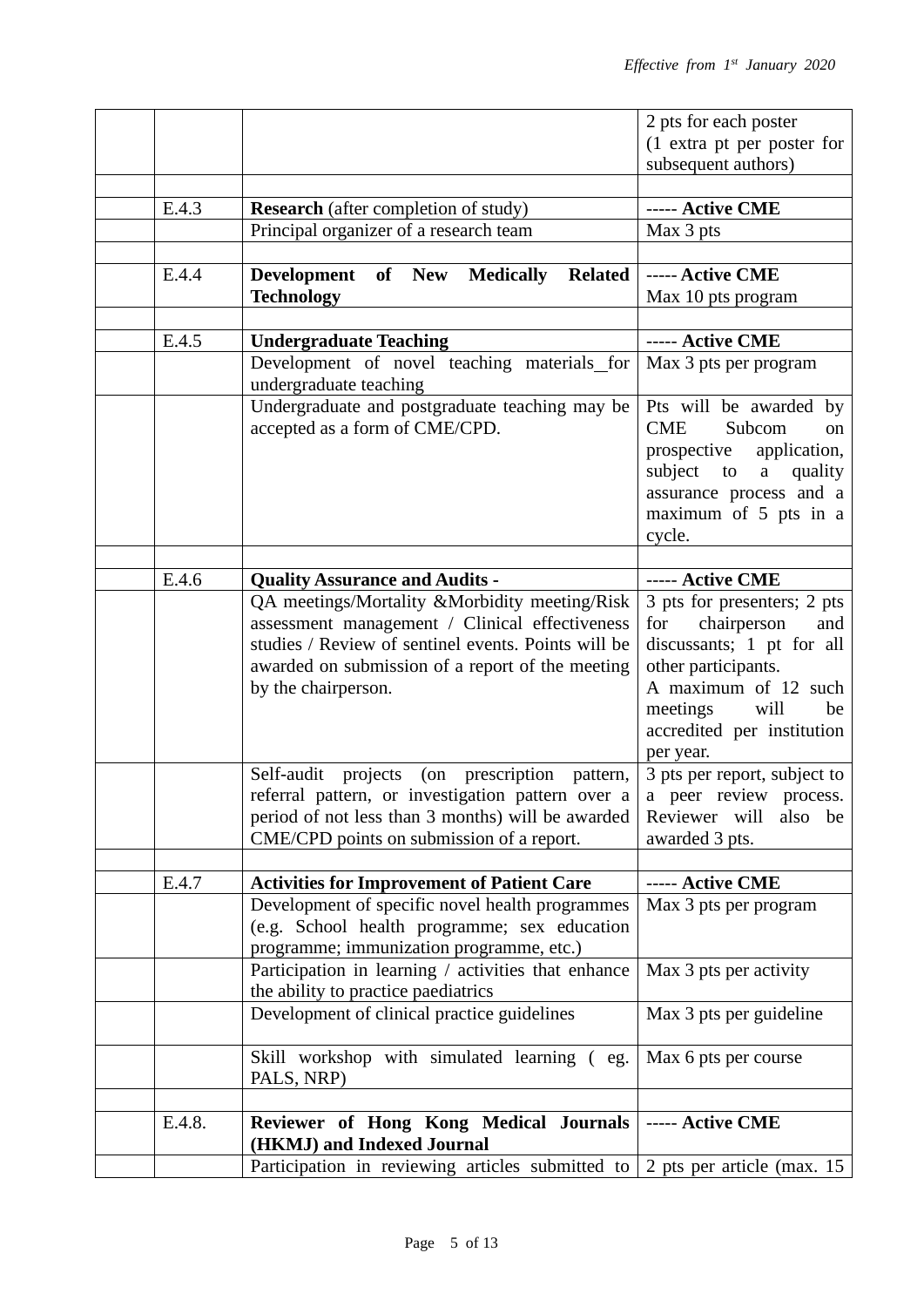|          | HKMJ, HKJPaed, Journal of Academy Colleges,<br>and other indexed journals                                                                                                                                                                                                                                                                                                                                                                                                                                                                                                                                   | pts per 3-yr cycle)                               |
|----------|-------------------------------------------------------------------------------------------------------------------------------------------------------------------------------------------------------------------------------------------------------------------------------------------------------------------------------------------------------------------------------------------------------------------------------------------------------------------------------------------------------------------------------------------------------------------------------------------------------------|---------------------------------------------------|
|          |                                                                                                                                                                                                                                                                                                                                                                                                                                                                                                                                                                                                             |                                                   |
| E4.9     | <b>College of Paediatricians Examination</b>                                                                                                                                                                                                                                                                                                                                                                                                                                                                                                                                                                | ----- Active CME                                  |
|          | Examiner for the MRCPCH or Exit examination                                                                                                                                                                                                                                                                                                                                                                                                                                                                                                                                                                 | 3 pts per session                                 |
|          | College co-organised<br>Examiner<br>for<br><b>DCH</b><br>examination                                                                                                                                                                                                                                                                                                                                                                                                                                                                                                                                        | 3 pts per session                                 |
|          |                                                                                                                                                                                                                                                                                                                                                                                                                                                                                                                                                                                                             |                                                   |
| E4.10    | <b>Hands-on Clinical Attachment Programme</b>                                                                                                                                                                                                                                                                                                                                                                                                                                                                                                                                                               | ----- Active CME                                  |
| E.4.11   | clinical attachment programme<br>Hands-on<br>to<br>accredited training units to enhance/refresh the<br>knowledge and skills of a Fellow in specific areas,<br>or to enable the Fellow to learn new knowledge<br>and skills. Clear learning objectives have to be<br>defined in such attachment programmes, and the<br>programme usually should be over a continuous<br>period lasting one week or longer. Regular weekly<br>attachment over a longer period can also be<br>considered. The normal rotation of duties, or<br>posting changes are not regarded as attachment.<br><b>Passive Participation</b> | Max. 10 pts per 3-yr cycle<br>Passive CME (max 10 |
|          |                                                                                                                                                                                                                                                                                                                                                                                                                                                                                                                                                                                                             | pts per year)                                     |
| E.4.11.1 | Non-paediatrics related clinical meetings                                                                                                                                                                                                                                                                                                                                                                                                                                                                                                                                                                   |                                                   |
|          | Participation in learning / activities that enhance<br>the competence in clinical practice (hospital or<br>non-hospital) such as Information technology,<br>office<br>management,<br>interpersonal<br>and<br>communication skills training, medico-legal<br>training                                                                                                                                                                                                                                                                                                                                        | 1pt / $hr$ (max. 6 pts per<br>day)                |
| E.4.11.2 | <b>Postgraduate Courses</b>                                                                                                                                                                                                                                                                                                                                                                                                                                                                                                                                                                                 |                                                   |
|          | Certificate courses organized by non-paediatric<br>medically related organisations                                                                                                                                                                                                                                                                                                                                                                                                                                                                                                                          | Max of 10 points per<br>course or program         |
|          |                                                                                                                                                                                                                                                                                                                                                                                                                                                                                                                                                                                                             |                                                   |

# **IV. CME/CPD REQUIREMENTS**

- 4.1 A cycle of CME/CPD assessment shall consist of 3 years. Fellows must fulfill the full requirements of the CME/CPD programme by the end of each cycle.
- 4.2 The Academy adopted fixed CME/CPD cycles from 1 January 2005. Fellows will commence their first cycle from the 1st day of the month following their admission to Academy Fellowship; and the required CME points for the first cycle will be counted on pro-rata basis. Our College should report to the Education Committee of the Academy any Fellow of the Academy who fails to comply with CME/CPD requirements at the end of the cycle. The Academy Education Committee should then consider further actions.
- 4.3 The College requires each Fellow to :
	- acquire at least 90 points in a 3-year cycle
	- acquire at least 30 points from Category A in a 3-year cycle
	- acquire at least 15 active CME points in a 3-year cycle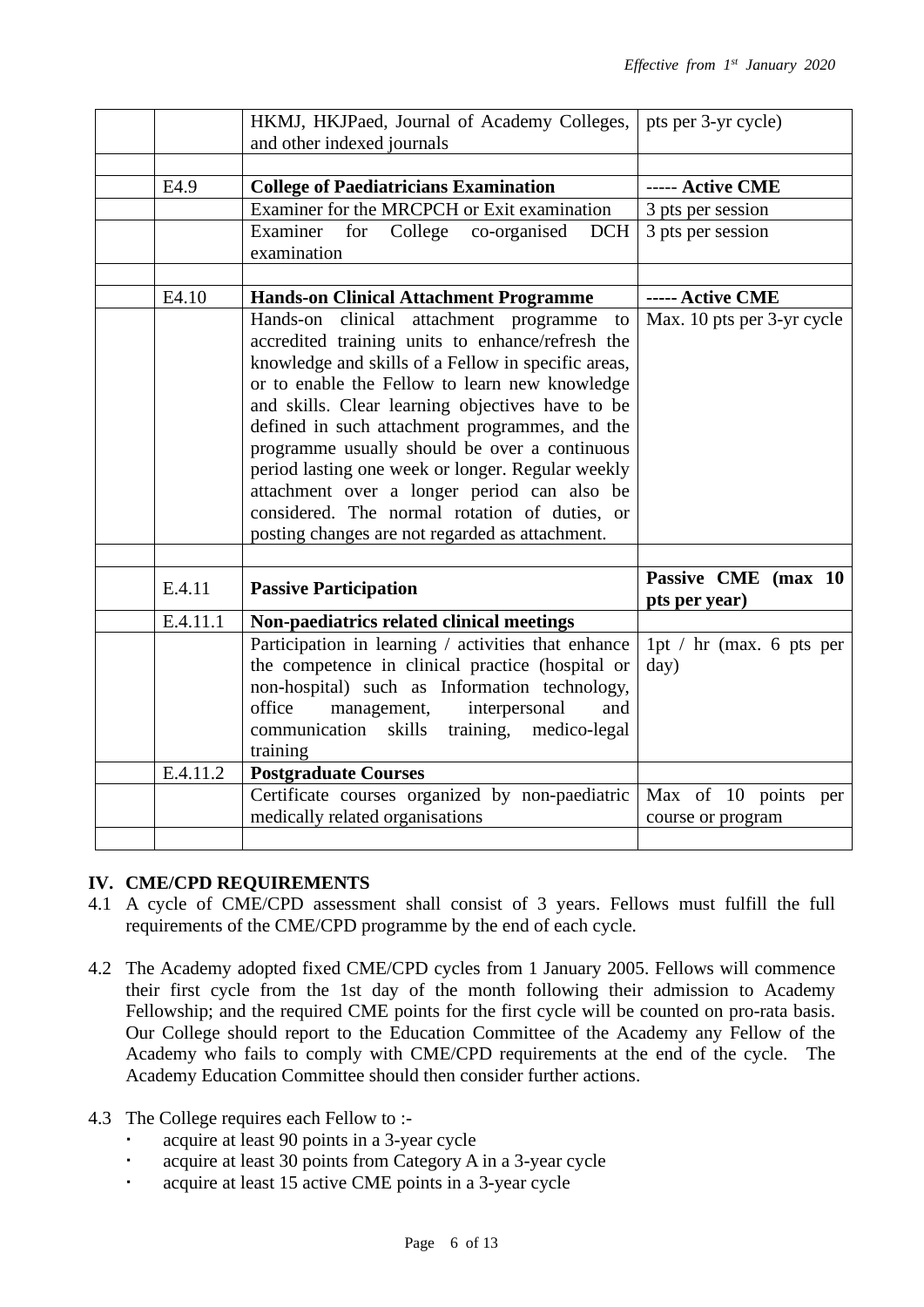- 4.4 The College recommends each Fellow to:
	- acquire at least 20 points per year from CME/CPD activities (Cat A to E), of which at least 10 points per year from Category A activities
- 4.5 The College encourages all Fellows to participate in as many programmes as feasible.
- 4.6 It is strongly recommended that Fellows should maintain a balanced CMECPD profile with a mix of different activities, including 5 points in a cycle from activities involving " Quality Assurance, Audits and Activities for improvement of Patient/Medical Care" as outlined in E4.6 and E4.7. The Academy sees the need and benefits of requiring Fellows to regularly review and evaluate their practice in order to improve quality of their patient services and advance their practice. It is planned that in the long run, review and evaluation of practice would be made part of CPD profiles of all Fellows.
- 4.7 All CME/CPD points will be cleared at the end of a cycle, i.e. CME/CPD points earned in excess of the minimum requirements within a cycle cannot be carried forward to the next cycle.
- 4.8 The Academy of Medicine has approved the College to allow parallel recognition for overseas Fellows who have their own Paediatric CME/CPD Program in their country of residence with effect from 1 January 2008. The overseas Fellows only need to submit the evidence of fulfilment of their country Paediatric CME/CPD program in lieu of the College Annual Return Form. Prior application and approval by CME Subcommittee is necessary.

#### **V. REGISTRATION AND ACQUISITION OF CME/CPD POINTS**

- 5.1 All new Fellows will be informed of the need of CME/CPD and the date of starting of their CME/CPD cycles. They will be given the CME/CPD guidelines, and instructions to apply/claim CME/CPD points. This information will also be available on College homepage.
- 5.2 On attending Category A activities organised by the HKCPaed, The Hong Kong Paediatric Society or pre-approved activities organised by paediatric subspecialty societies, each Fellow has to sign an attendance sheet or register attendance electronically. The organisers of the meetings have to send this attendance sheet (if applicable) to the College within 4 weeks after the meetings for the points to be credited to the Fellows. Certificate of attendance cannot be used as proof of attendance for local meetings.
- 5.3 Other organisers can apply to the CME Subcommittee for accreditation 4 weeks before their meetings. The appropriate number of Category A or E points will be determined by CME Subcommittee. On attending such meetings, each Fellow has to sign an attendance sheet. The organisers of the meetings have to send this attendance sheet to the College within 4 weeks after the meetings for the points to be credited to the Fellows. Certificate of attendance cannot be used as proof of attendance for these local meetings. Retrospective application for accreditation submitted by Organisers will not be considered.
- 5.4 Individual Fellows intending to apply for Category A points for local meetings other than those specified in item 5.2 and 5.3 (ie organizer did not apply for CME) should apply to the CME Subcommittee 4 weeks before such meetings for approval of the number and category of CME/CPD points. Within 4 weeks after the meeting, the Fellow has to send to the College a proof of their attendance for the points to be credited to them. Retrospective application for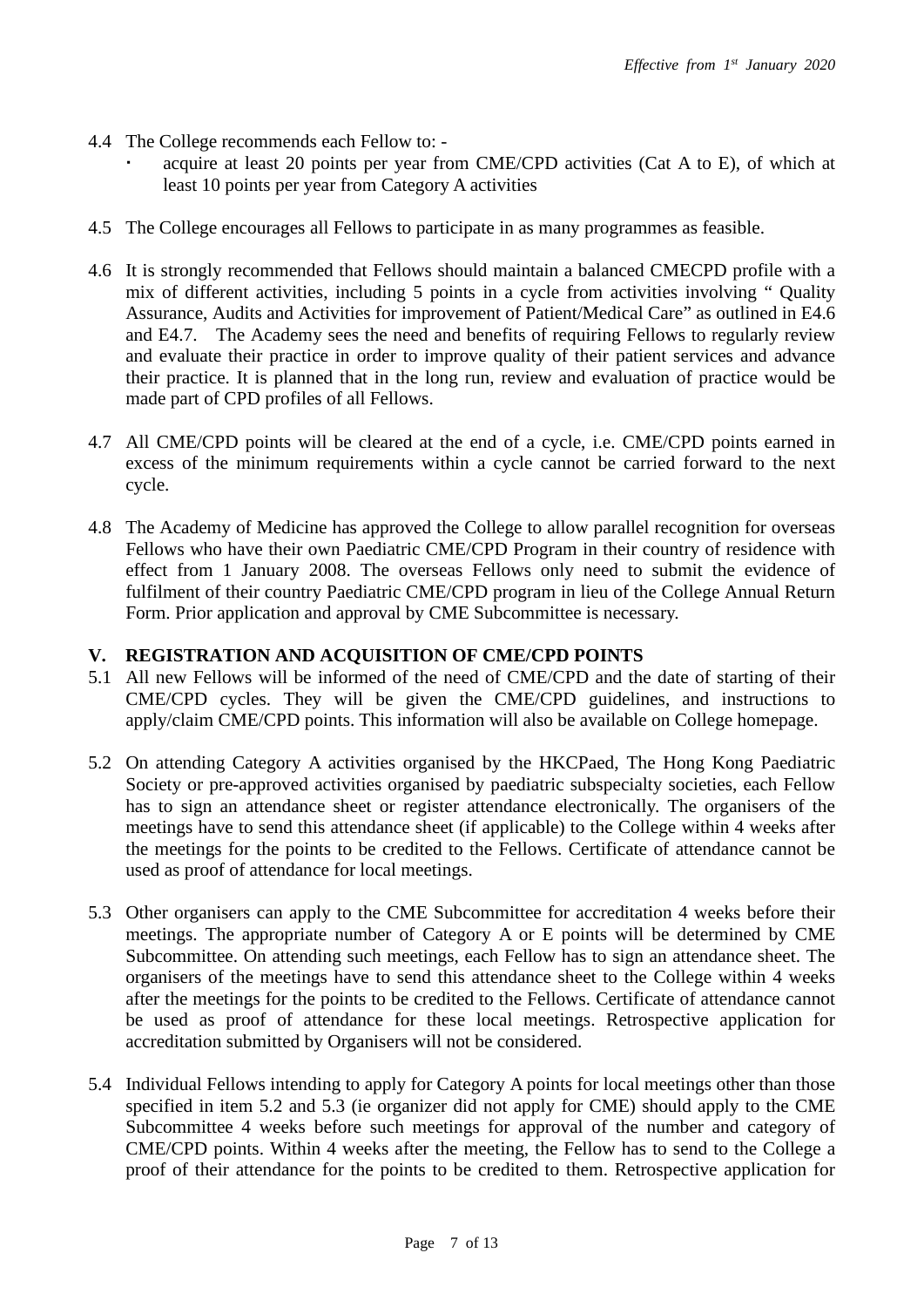accreditation is allowed if the application is made within 3 months after the meeting.

- 5.5 Individual Fellows attending overseas Category A meetings should preferably apply to the CME Subcommittee 4 weeks before such meetings for approval of the number and category of CME/CPD points. Within 4 weeks after the meeting, the Fellow has to send to the College proof of their attendance for the points to be credited to them. Retrospective application for overseas meeting and accreditation is also allowed if application is made within 3 months after the meetings.
- 5.6 For Category B activities, Fellows should sign an attendance sheet. The institution has to send the attendance sheet to the College within 4 weeks after each meeting for the points to be credited to the Fellows. Attendance sheets of approved activities must be submitted by the institution every month.
- 5.7 For Category C activities, Fellows should claim their CME/CPD points by sending a copy of their publications within one year of their publication to the College for the award of CME/CPD points by the CME Subcommittee when appropriate.
- 5.8 For Category D activities other than journal reading from the approved list, Fellows should submit their own plans and seek prior approval from the CME Subcommittee.
- 5.9 For Category E activities, Fellows should apply to the CME Subcommittee 4 weeks before such meeting for approval of CME/CPD points. Fellows should submit the relevant information that they have either attended the meeting or completed the approved activity within 4 weeks from completion of the activity.
- 5.10 Fellows should regularly browse their CME profile through the iCMECPD (formerly MLMS) website: [http://www.icmecpd.hk](http://www.icmecpd.hk/) to review their CME status and notify College secretariat for errors. Towards end of each year, College secretariat will review the CME status in the iCME/CPD and notify those Fellows who do not satisfy the minimal requirement. Annual submission of ARF is no longer necessary. Once a Fellow fulfilled the minimal requirement for the 3-year cycle, he /she would be informed in writing, after which, further individual CME application will not be processed to relieve secretarial workload.

# **VI. MONITORING AND CERTIFICATION**

- 6.1 Fellows' responsibilities
	- a. Fellows must respond to call for CME/CPD returns from Academy/College, and submit all returns with required proof within the defined period of time.
	- b. Fellows failing to submit return on time will be regarded as CME/CPD non-compliant. Subsequent request to review late submissions may be subject to an administrative fee to be determined by the College.
	- c. All notices sent to the address last provided by a Fellow to the Academy/College will be deemed to have been received by that Fellow, and it is the responsibility of a Fellow to update the Academy/College of his contact address whenever it is changed.
- 6.2 The Education Committee and CME Subcommittee of the College are responsible for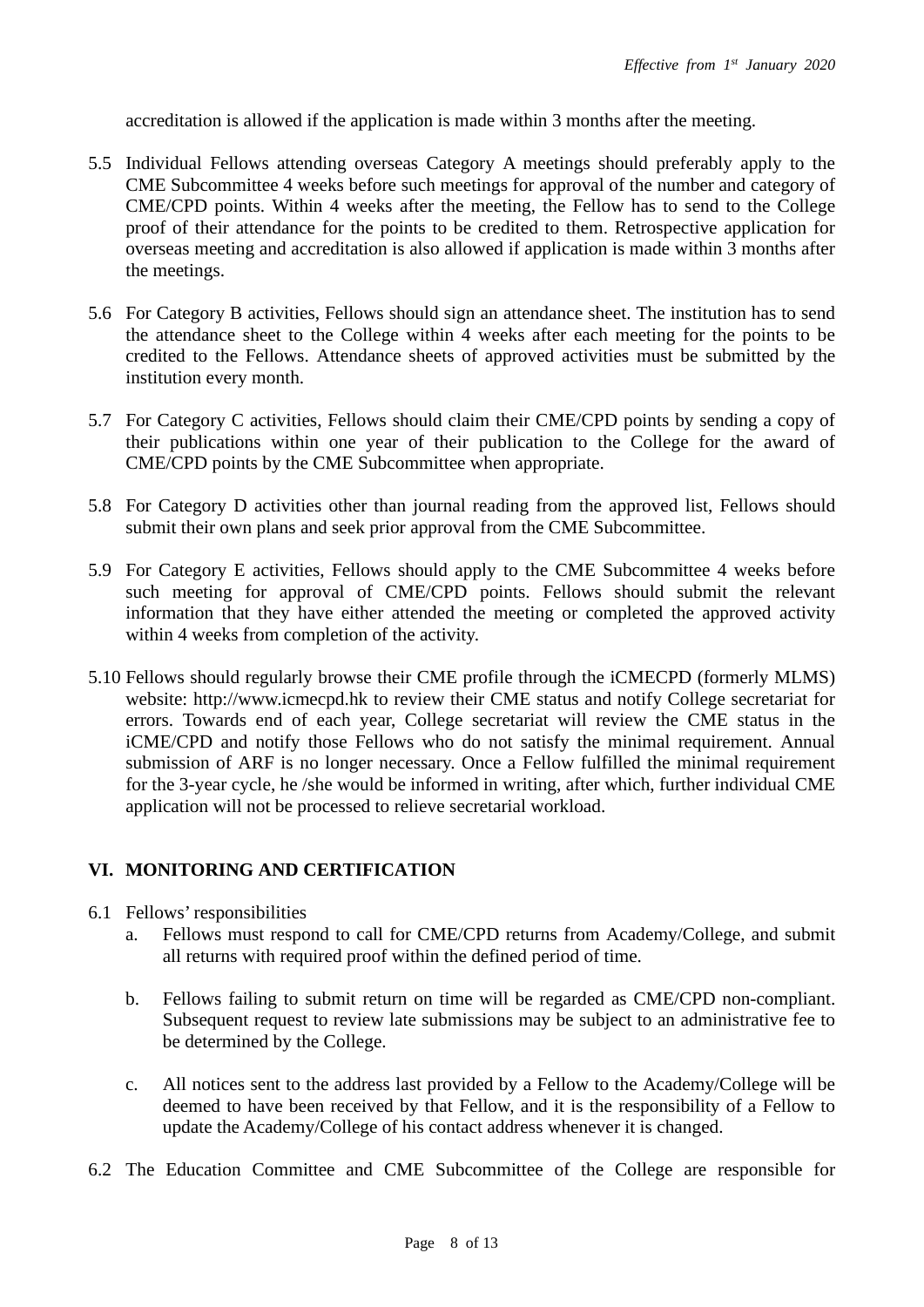monitoring the whole CME/CPD system and keeping detailed CME/CPD records.

- 6.3 The College will issue a certificate to Fellows who have completed a 3-year CME/CPD programme. The College will maintain a Registry of Fellows who have been awarded certification.
- 6.4 In accordance with the requirements of the Hong Kong Academy of Medicine, the College will report to the Education Committee of the Hong Kong Academy of Medicine if an Academy Fellow fails to satisfy the minimum CME/CPD requirements for a 3-year-cycle (i.e. less than 90 total CME/CPD points or less than 30 Category A CME points or less than 15 Active CME points in a 3-year cycle). Sanctions will be considered by the Academy, which may include suspension of Fellowship (See Section VIII below).

### **VII. NON COMPLIANCE TO CME/CPD REQUIREMENTS**

- 7.1 Remediable non-compliance
	- a. Fellows must: 1) have achieved not less than two-thirds of the required number of points for a cycle; OR 2) be certified to have suffered from a medical condition which Council considers as a reasonable cause for the CME/CPD non-compliance. The Academy may, at its discretion, accept other conditions if supported by Colleges on reasonable grounds.
	- b. The Academy will inform the Medical Council of Hong Kong about the list of these remediable non-compliant Fellows as soon as possible after the end of cycle.
	- c. These Fellows must engage in a remedial programme to make up for the deficiency.
	- d. The reasons for non-compliance and the remedial CME/CPD programme must be endorsed by the Education Committee.
	- e. The remedial programme must be finished within the time specified by the College. In any case, the remedial programme must be finished within 12 months from the end of the cycle concerned.
	- f. The next CME/CPD cycle of these Fellows should follow immediately after the previous cycle without any break. In other words, these Fellows will have to undergo normal and remedial CME/CPD at the same time.
- 7.2 Non-compliance that are not remediable
	- a. Upon reviewing each case, a recommendation for Academy Fellowship suspension will be made. The Academy will also inform the Medical Council, for the purpose of Specialist Registration, that a Fellow has not fulfilled the CME/CPD requirements for whatever reasons.
	- b. A Fellow removed from the Academy register due to CME/CPD non-compliance can subsequently apply to reinstate his Fellowship. Reinstatement of Academy Fellowship shall be (a) at the discretion of the Council, and (b) upon payment of fees as determined by the Academy from time to time, and (c) subject to requirements including remedial CME/CPD and/or reassessment as determined by the Academy from time to time. In principle, applicants will be required to have obtained the minimum number of accreditable CME/CPD points for a CME/CPD cycle counting back from the date of application for reinstatement.
	- c. The CME/CPD cycle of a reinstated Fellow should commence within 6 months after reinstatement of his/her Fellowship.

### **VIII. EXEMPTIONS**

8.1 Retired from active practice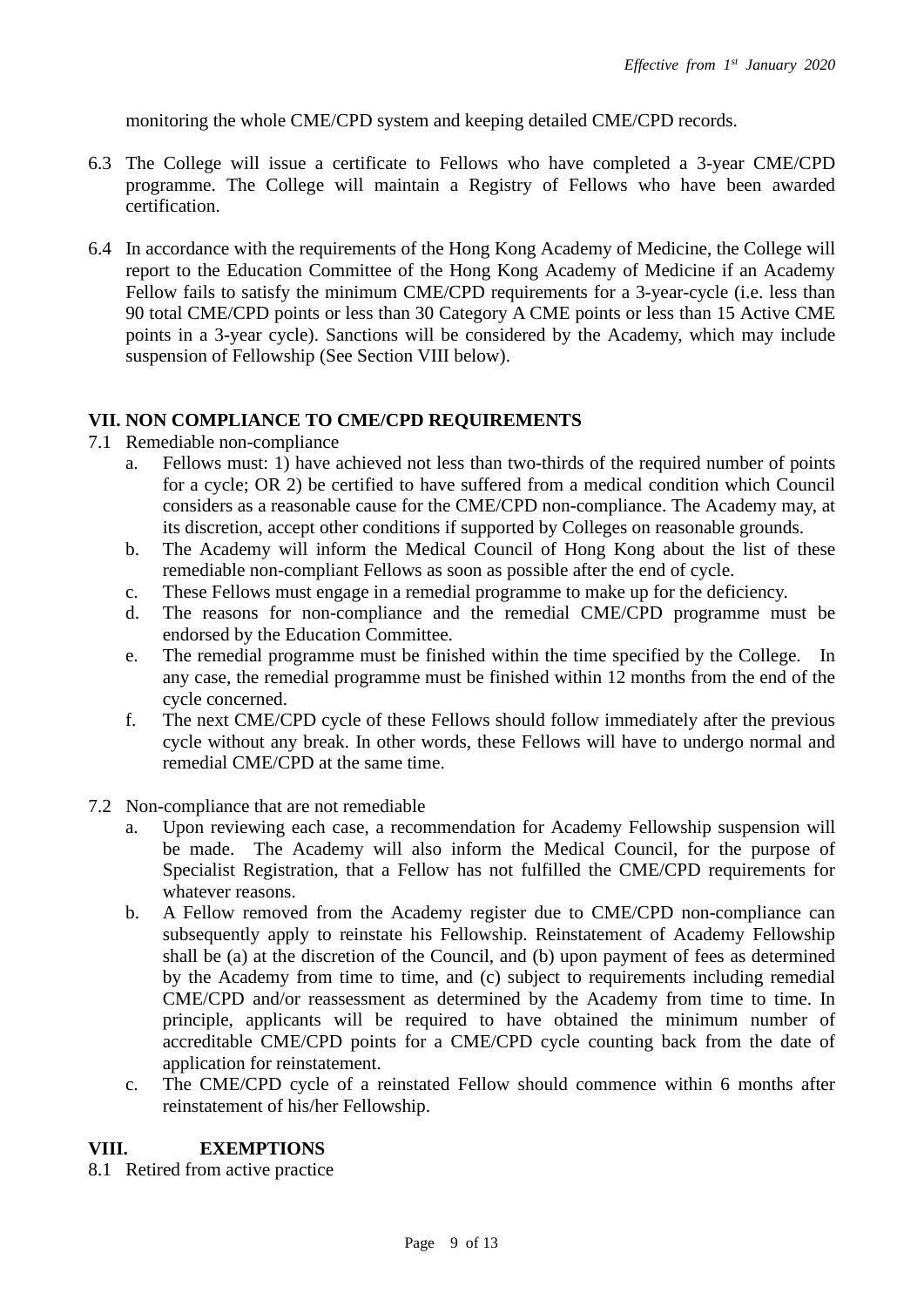- a. The Academy will be prepared to grant exemption for CME/CPD if Council is convinced that the Fellow concerned has retired from active clinical practice. However, the Academy will inform the Medical Council that the Fellow concerned does not fulfil the CME/CPD requirements for the purpose of Specialist Registration.
- b. The Academy will consider application for CME/CPD exemption from a Fellow only if he/she has formally submitted a written declaration to the Academy/College that he/she has retired from active clinical practice. This submission should be done within the active CME cycle, or else the Fellow needs to complete the remedial requirement before being accepted by the Academy as retired Fellow.
- c. A retired Fellow who subsequently wishes to resume active clinical practice will be required to have 90 CME/CPD points within 3 years counting back from the date of application in order to resume medical practice. Should a retired Fellow resume medical practice before he can fulfil the CME/CPD requirements as aforementioned, he will lose his status as Retired Fellow and his HKAM Fellowship will be suspended accordingly.
- 8.2 Acute / Prolonged Illness and Permanent Disability
	- a. A Fellow who falls behind CME/CPD because of acute/prolonged illness or permanent disability can be exempted from the CME/CPD requirements, on condition that he is not in active practice.
	- b. An illness can be accepted as "prolonged illness" provided a sick leave of at least 6 months has been formally granted within a 3-year cycle (pro-rata count may apply in case the cycle is less than 3 years);
	- c. Partial exemption will be considered on a case by case pro-rata basis depending on the extent of the illness and its impact on practice. The guiding principle of exemption is that when a Fellow is not in active practice because of the illness, CME/CPD requirement of that total period of "not in active practice" will be exempted for CME/CPD in that cycle, while pro-rata count of CME/CPD requirement will be applied to the period(s) during which the Fellows are in active practice.

# **IX. APPEALS**

9.1 The Review Committee of the College will handle appeals, problems and disputes arising from CME/CPD programmes.

# **X. CERTIFICATION OF SPECIALIST REGISTRATION**

Refer to the Principles and Guidelines of CME/CPD of the Hong Kong Academy of Medicine.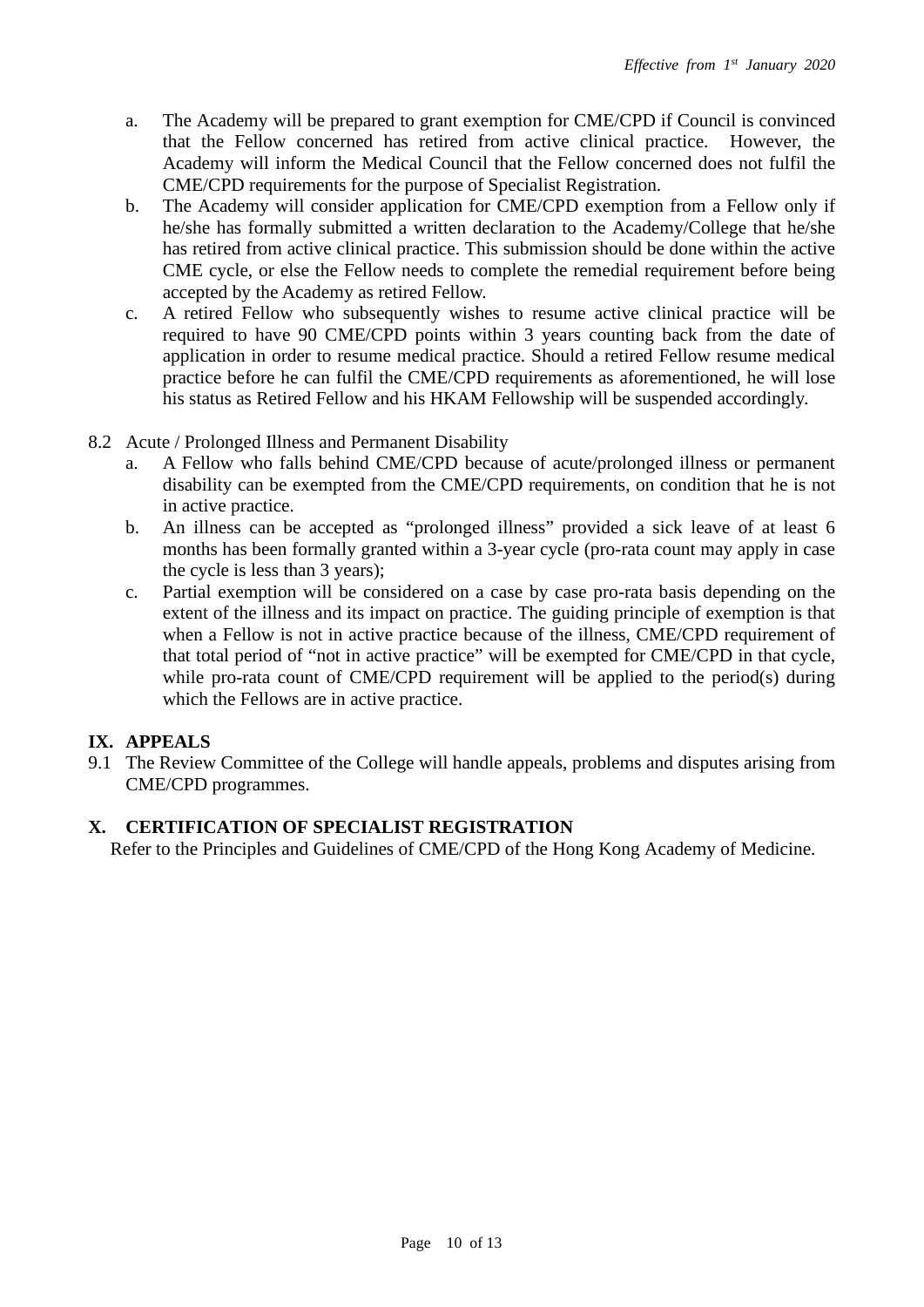### **APPENDIX 1 : GUIDELINES OF STUDY GROUP (SG)**

- A. Fellows can elect to join institutions or to form Study Groups to pursue Category B activities of the CME programme.
- B. Each Study Group should comprise 5 or more Fellows and among them one will act as the group leader.
- C. All activities organised by Study Groups should be open to all Fellows, subject to availability of space.
- D. For accreditation purpose :-
	- 1. Study Groups must have prior registration and approval by the CME Subcommittee.<br>2. Only prior approved activities will be eligible for accreditation.
	- 2. Only prior approved activities will be eligible for accreditation.
	- 3. Activities should be held regularly at pre-fixed venues.
	- 4. Activities attended by fewer than 5 Fellows will not be accredited.
	- 5. Activities without a synopsis (Form SG-A\*) will not be accredited.
	- 6. Passive audience participation of an activity will be awarded 1 point per hour.
	- 7. Only when an individual Fellow has attended over 75% of the duration of an activity will be awarded points for that activity.
	- 8. The chairperson of an individual activity will be awarded 1 *extra* point only when he/she has completed Form SG-A\*.
	- 9. Active participation (presenting journals or case history) will be awarded 1 *extra* point for a presentation not less than 30 minutes.
		- 10. Group leaders will not be awarded any extra point.
- E. Only the following activities, when related to paediatrics, will be considered for accreditation :-
	- 1. Journal meetings
	- 2. Case presentations
	- 3. Invited talks/presentations
	- 4. X-ray meetings
	- 5. Clinical pathological meetings
	- 6. Audio-visual viewing sessions
- F. Duties of Study Group Leader
	- 1. Liaise with CME subcommittee
	- 2. Keep all completed SG-A\* forms for at least 3 years for perusal
	- 3. A plan for forthcoming year, detailing all proposed activities, formats, timing and venues (Form SG-B\*) should be submitted annually to the College Secretariat
	- 4. Notify the CME Subcommittee of any change of meeting place, time or activity
	- 5. Keep all signed attendance sheets (Form SG-C\*) for at least 3 years for perusal
	- 6. The attendance record of study group activities should be submitted to the College Secretariat monthly (Form SG-D\*)
	- \* SG Forms available upon request from the College Secretary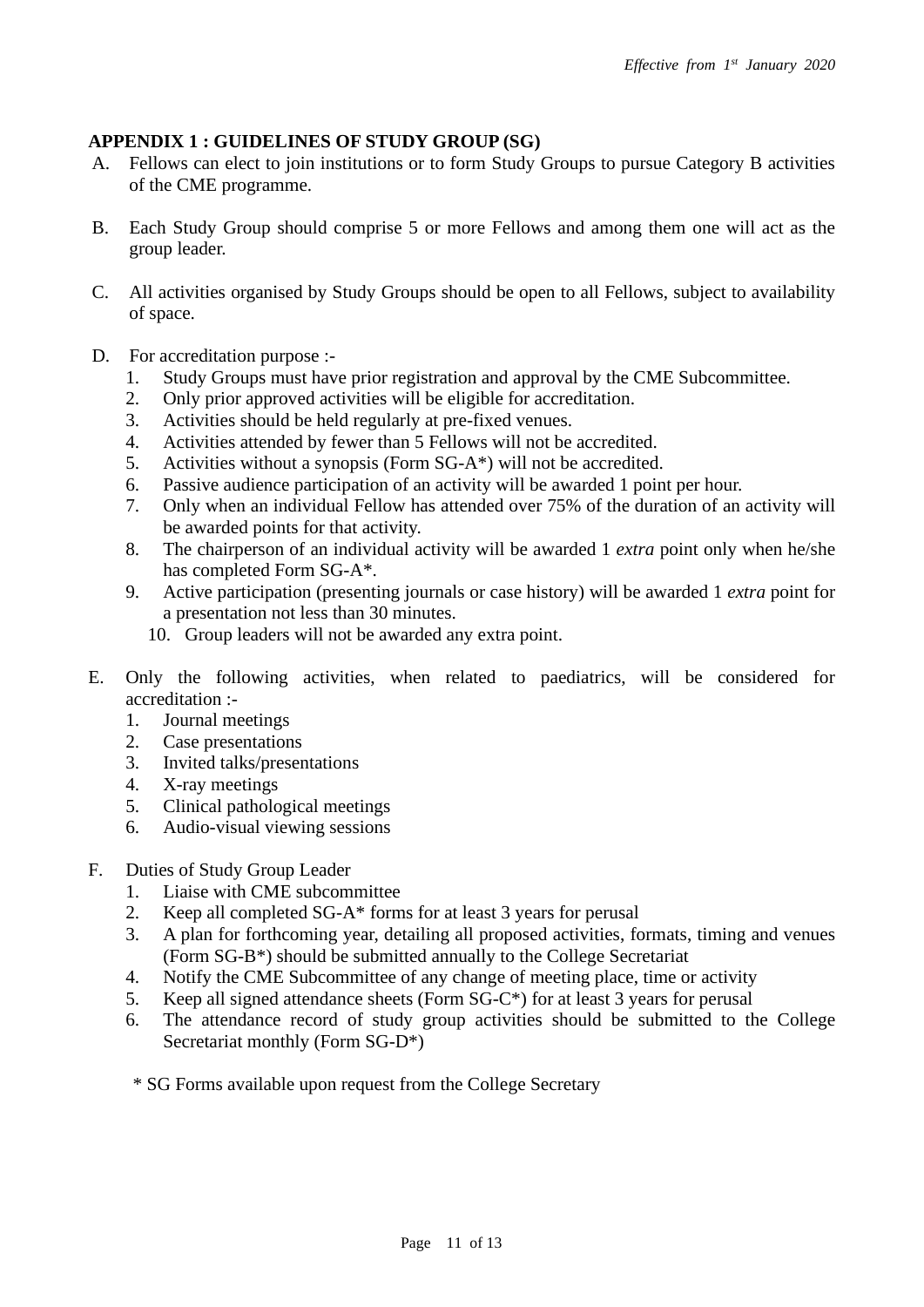#### **APPENDIX 2: LIST OF JOURNALS APPROVED FOR SELF-STUDY FOR CATEGORY D points**

Hong Kong Journal of Paediatrics Hong Kong Medical Journal 中華兒科雜誌

#### **Journal Titles**

ACTA PAEDIATRICA AMERICAN JOURNAL OF PERINATOLOGY AMBULATORY PEDIATRICS ANNALS OF TROPICAL PAEDIATRICS ARCHIVES OF DISEASE IN CHILDHOOD ARCHIVES OF PEDIATRICS & ADOLESCENT MEDICINE ARCHIVES DE PEDIATRIE

BIRTH-ISSUES IN PERINATAL CARE CARDIOLOGY IN THE YOUNG CHILD CARE HEALTH AND DEVELOPMENT CHILDS NERVOUS SYSTEM CHILD PSYCHIATRY & HUMAN DEVELOPMENT CLINICAL PEDIATRICS CLINICS IN PERINATOLOGY CURRENT OPINION IN PEDIATRICS DEVELOPMENTAL MEDICINE AND CHILD NEUROLOGY EARLY HUMAN DEVELOPMENT EUROPEAN JOURNAL OF PEDIATRICS EUROPEAN JOURNAL OF PEDIATRIC SURGERY INTERNATIONAL JOURNAL OF PEDIATRIC OTORHINOLARYNGOLOGY JOURNAL OF AAPOS JOURNAL OF ADOLESCENT HEALTH JOURNAL OF THE AMERICAN ACADEMY OF CHILD AND ADOLESCENT PSYCHIATRY JOURNAL OF CHILD AND ADOLESCENT PSYCHOPHARMACOLOGY JOURNAL OF CHILD NEUROLOGY JOURNAL OF DEVELOPMENTAL AND BEHAVIORAL PEDIATRICS JOURNAL OF PAEDIATRICS AND CHILD HEALTH JOURNAL OF PEDIATRIC HEMATOLOGY ONCOLOGY JOURNAL OF PEDIATRIC OPHTHALMOLOGY & STRABISMUS JOURNAL OF PEDIATRICS JOURNAL OF PEDIATRIC ENDOCRINOLOGY & METABOLISM JOURNAL OF PEDIATRIC GASTROENTEROLOGY AND NUTRITION JOURNAL OF PEDIATRIC ORTHOPAEDICS-PART B JOURNAL OF PEDIATRIC ORTHOPAEDICS JOURNAL OF PEDIATRIC SURGERY JOURNAL OF PERINATAL MEDICINE JOURNAL OF TROPICAL PEDIATRICS